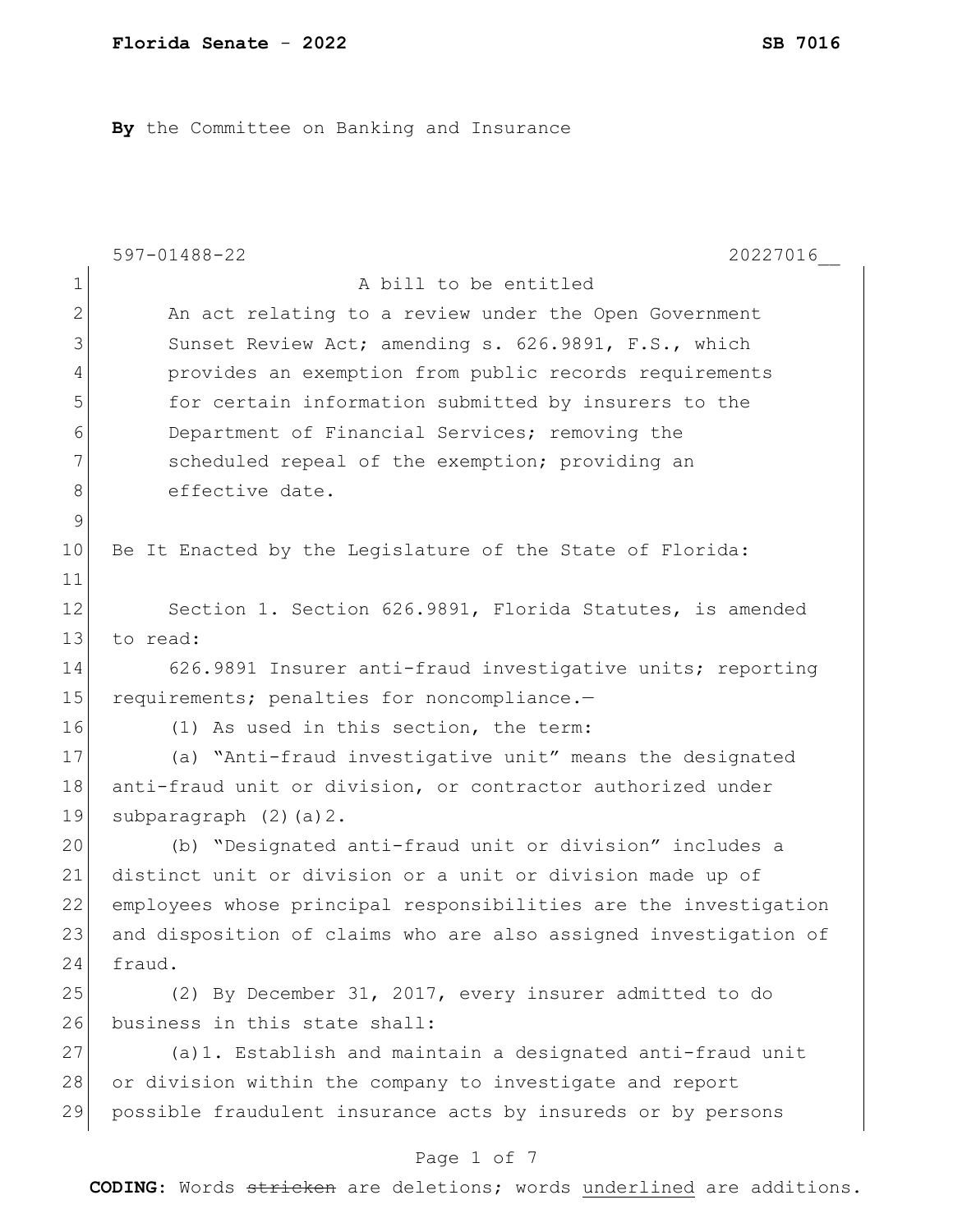|    | $597 - 01488 - 22$<br>20227016                                   |  |  |  |
|----|------------------------------------------------------------------|--|--|--|
| 30 | making claims for services or repairs against policies held by   |  |  |  |
| 31 | insureds; or                                                     |  |  |  |
| 32 | 2. Contract with others to investigate and report possible       |  |  |  |
| 33 | fraudulent insurance acts by insureds or by persons making       |  |  |  |
| 34 | claims for services or repairs against policies held by          |  |  |  |
| 35 | insureds.                                                        |  |  |  |
| 36 | (b) Adopt an anti-fraud plan.                                    |  |  |  |
| 37 | (c) Designate at least one employee with primary                 |  |  |  |
| 38 | responsibility for implementing the requirements of this         |  |  |  |
| 39 | section.                                                         |  |  |  |
| 40 | (d) Electronically file with the Division of Investigative       |  |  |  |
| 41 | and Forensic Services of the department, and annually            |  |  |  |
| 42 | thereafter, a detailed description of the designated anti-fraud  |  |  |  |
| 43 | unit or division or a copy of the contract executed under        |  |  |  |
| 44 | subparagraph $(a) 2.$ , as applicable, a copy of the anti-fraud  |  |  |  |
| 45 | plan, and the name of the employee designated under paragraph    |  |  |  |
| 46 | $(c)$ .                                                          |  |  |  |
| 47 |                                                                  |  |  |  |
| 48 | An insurer must include the additional cost incurred in creating |  |  |  |
| 49 | a distinct unit or division, hiring additional employees, or     |  |  |  |
| 50 | contracting with another entity to fulfill the requirements of   |  |  |  |
| 51 | this section, as an administrative expense for ratemaking        |  |  |  |
| 52 | purposes.                                                        |  |  |  |
| 53 | (3) Each anti-fraud plan must include:                           |  |  |  |
| 54 | (a) An acknowledgment that the insurer has established           |  |  |  |
| 55 | procedures for detecting and investigating possible fraudulent   |  |  |  |
| 56 | insurance acts relating to the different types of insurance by   |  |  |  |
| 57 | that insurer;                                                    |  |  |  |
| 58 | (b) An acknowledgment that the insurer has established           |  |  |  |
|    | Page 2 of 7                                                      |  |  |  |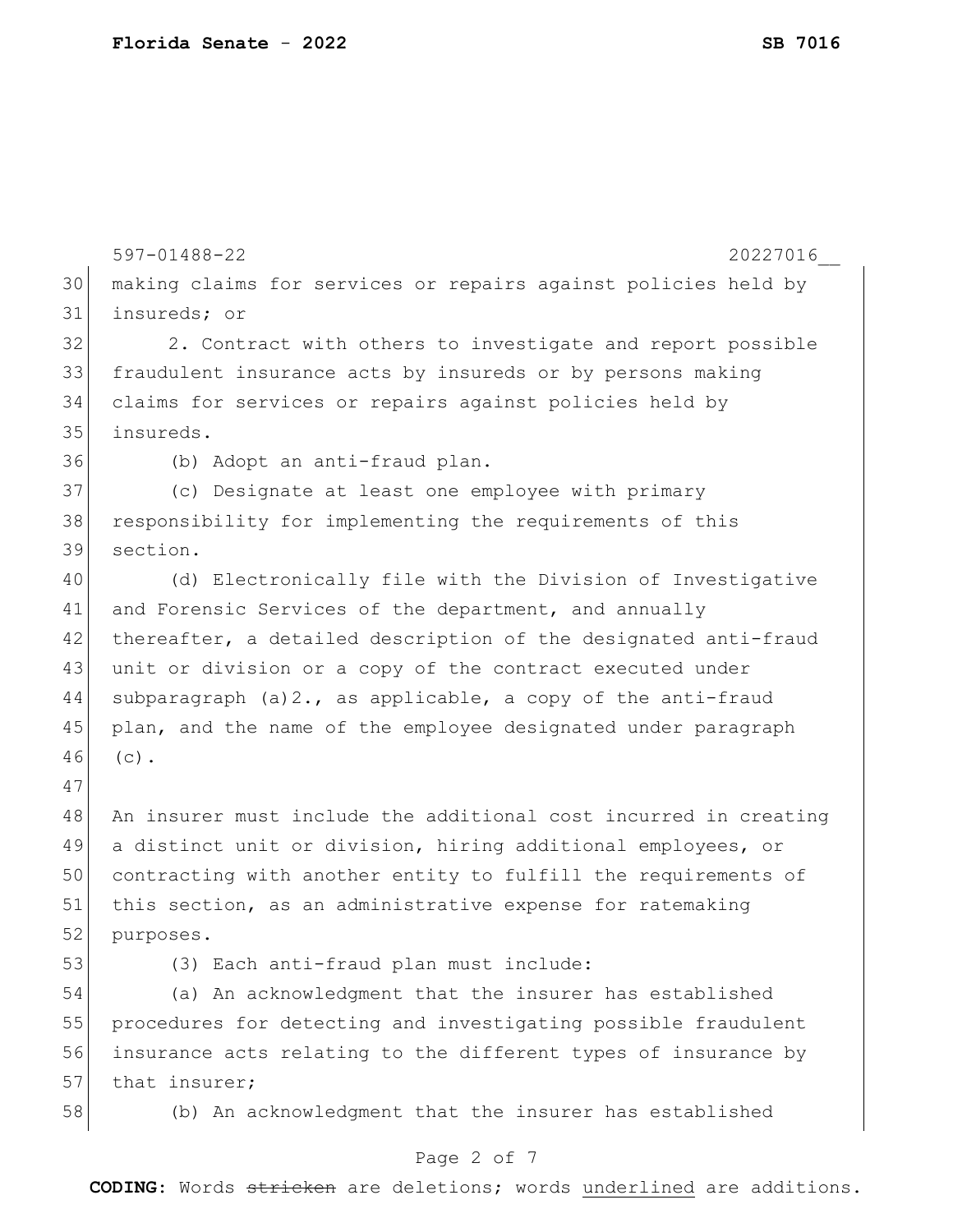|    | 20227016<br>$597 - 01488 - 22$                                   |
|----|------------------------------------------------------------------|
| 59 | procedures for the mandatory reporting of possible fraudulent    |
| 60 | insurance acts to the Division of Investigative and Forensic     |
| 61 | Services of the department;                                      |
| 62 | (c) An acknowledgment that the insurer provides the anti-        |
| 63 | fraud education and training required by this section to the     |
| 64 | anti-fraud investigative unit;                                   |
| 65 | (d) A description of the required anti-fraud education and       |
| 66 | training;                                                        |
| 67 | (e) A description or chart of the insurer's anti-fraud           |
| 68 | investigative unit, including the position titles and            |
| 69 | descriptions of staffing; and                                    |
| 70 | (f) The rationale for the level of staffing and resources        |
| 71 | being provided for the anti-fraud investigative unit which may   |
| 72 | include objective criteria, such as the number of policies       |
| 73 | written, the number of claims received on an annual basis, the   |
| 74 | volume of suspected fraudulent claims detected on an annual      |
| 75 | basis, an assessment of the optimal caseload that one            |
| 76 | investigator can handle on an annual basis, and other factors.   |
| 77 | (4) By December 31, 2018, each insurer shall provide staff       |
| 78 | of the anti-fraud investigative unit at least 2 hours of initial |
| 79 | anti-fraud training that is designed to assist in identifying    |
| 80 | and evaluating instances of suspected fraudulent insurance acts  |
| 81 | in underwriting or claims activities. Annually thereafter, an    |
| 82 | insurer shall provide such employees a 1-hour course that        |
| 83 | addresses detection, referral, investigation, and reporting of   |
| 84 | possible fraudulent insurance acts for the types of insurance    |
| 85 | lines written by the insurer.                                    |
| 86 | (5) Each insurer is required to report data related to           |
| 87 | fraud for each identified line of business written by the        |

# Page 3 of 7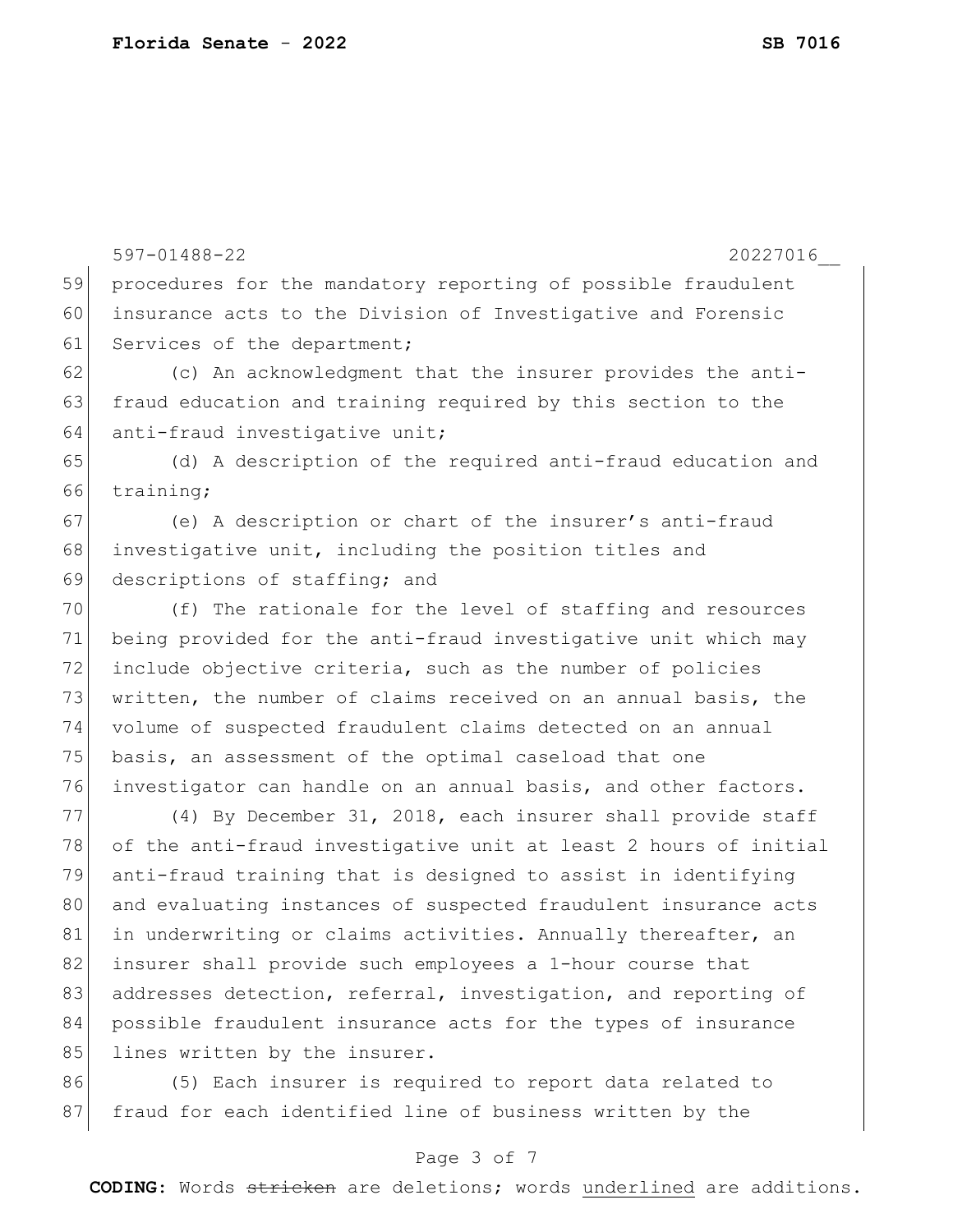|     | 597-01488-22<br>20227016                                              |  |  |  |
|-----|-----------------------------------------------------------------------|--|--|--|
| 88  | insurer during the prior calendar year. The data shall be             |  |  |  |
| 89  | reported to the department by March 1, 2019, and annually             |  |  |  |
| 90  | thereafter, and must include, at a minimum:                           |  |  |  |
| 91  | (a) The number of policies in effect;                                 |  |  |  |
| 92  | (b) The amount of premiums written for policies;                      |  |  |  |
| 93  | (c) The number of claims received;                                    |  |  |  |
| 94  | (d) The number of claims referred to the anti-fraud                   |  |  |  |
| 95  | investigative unit;                                                   |  |  |  |
| 96  | (e) The number of other insurance fraud matters referred to           |  |  |  |
| 97  | the anti-fraud investigative unit that were not claim related;        |  |  |  |
| 98  | (f) The number of claims investigated or accepted by the              |  |  |  |
| 99  | anti-fraud investigative unit;                                        |  |  |  |
| 100 | (g) The number of other insurance fraud matters                       |  |  |  |
| 101 | investigated or accepted by the anti-fraud investigative unit         |  |  |  |
| 102 | that were not claim related;                                          |  |  |  |
| 103 | (h) The number of cases referred to the Division of                   |  |  |  |
| 104 | Investigative and Forensic Services;                                  |  |  |  |
| 105 | (i) The number of cases referred to other law enforcement             |  |  |  |
| 106 | agencies;                                                             |  |  |  |
| 107 | (j) The number of cases referred to other entities; and               |  |  |  |
| 108 | (k) The estimated dollar amount or range of damages on                |  |  |  |
| 109 | cases referred to the Division of Investigative and Forensic          |  |  |  |
| 110 | Services or other agencies.                                           |  |  |  |
| 111 | (6) In addition to providing information required under               |  |  |  |
| 112 | subsections $(2)$ , $(4)$ , and $(5)$ , each insurer writing workers' |  |  |  |
| 113 | compensation insurance shall also report the following                |  |  |  |
| 114 | information to the department, on or before March 1, 2019, and        |  |  |  |
| 115 | annually thereafter:                                                  |  |  |  |
| 116 | (a) The estimated dollar amount of losses attributable to             |  |  |  |

# Page 4 of 7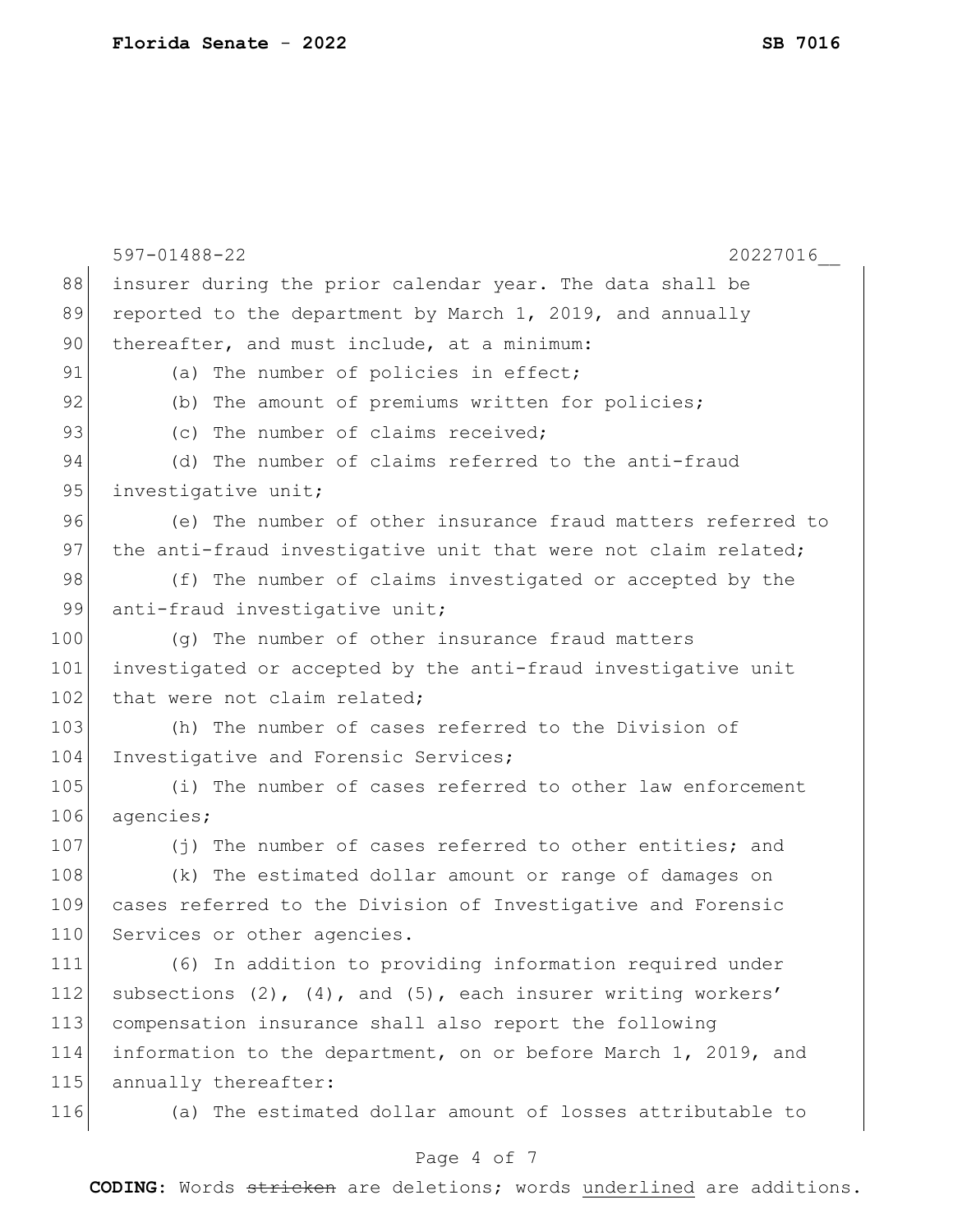```
597-01488-22 20227016__
                              Page 5 of 7
117 workers' compensation fraud delineated by the type of fraud, 
118 including claimant, employer, provider, agent, or other type.
119 (b) The estimated dollar amount of recoveries attributable 
120 to workers' compensation fraud delineated by the type of fraud,
121 including claimant, employer, provider, agent, or other type.
122 (c) The number of cases referred to the Division of 
123 Investigative and Forensic Services, delineated by the type of
124 fraud, including claimant, employer, provider, agent, or other 
125 type.
126 (7) An insurer who obtains a certificate of authority has 6
127 | months in which to comply with subsection (2), and one calendar
128 year thereafter, to comply with subsections (4), (5), and (6).
129 (8) If an insurer fails or otherwise refuses to comply with
130 the provisions of this section, the department, office, or
131 commission may:
132 (a) Impose an administrative fine of not more than $2,000
133 per day for such failure until the department, office, or 
134 commission deems the insurer to be in compliance;
135 (b) Impose an administrative fine for failure by an insurer 
136 to implement or follow the provisions of an anti-fraud plan or 
137 anti-fraud investigative unit description; or
138 (c) Impose the provisions of both paragraphs (a) and (b).
139 (9) On or before December 31, 2018, the Division of 
140 Investigative and Forensic Services shall create a report 
141 detailing best practices for the detection, investigation,
142 prevention, and reporting of insurance fraud and other
143 fraudulent insurance acts. The report must be updated as
144 necessary but at least every 2 years. The report must provide:
145 (a) Information on the best practices for the establishment
```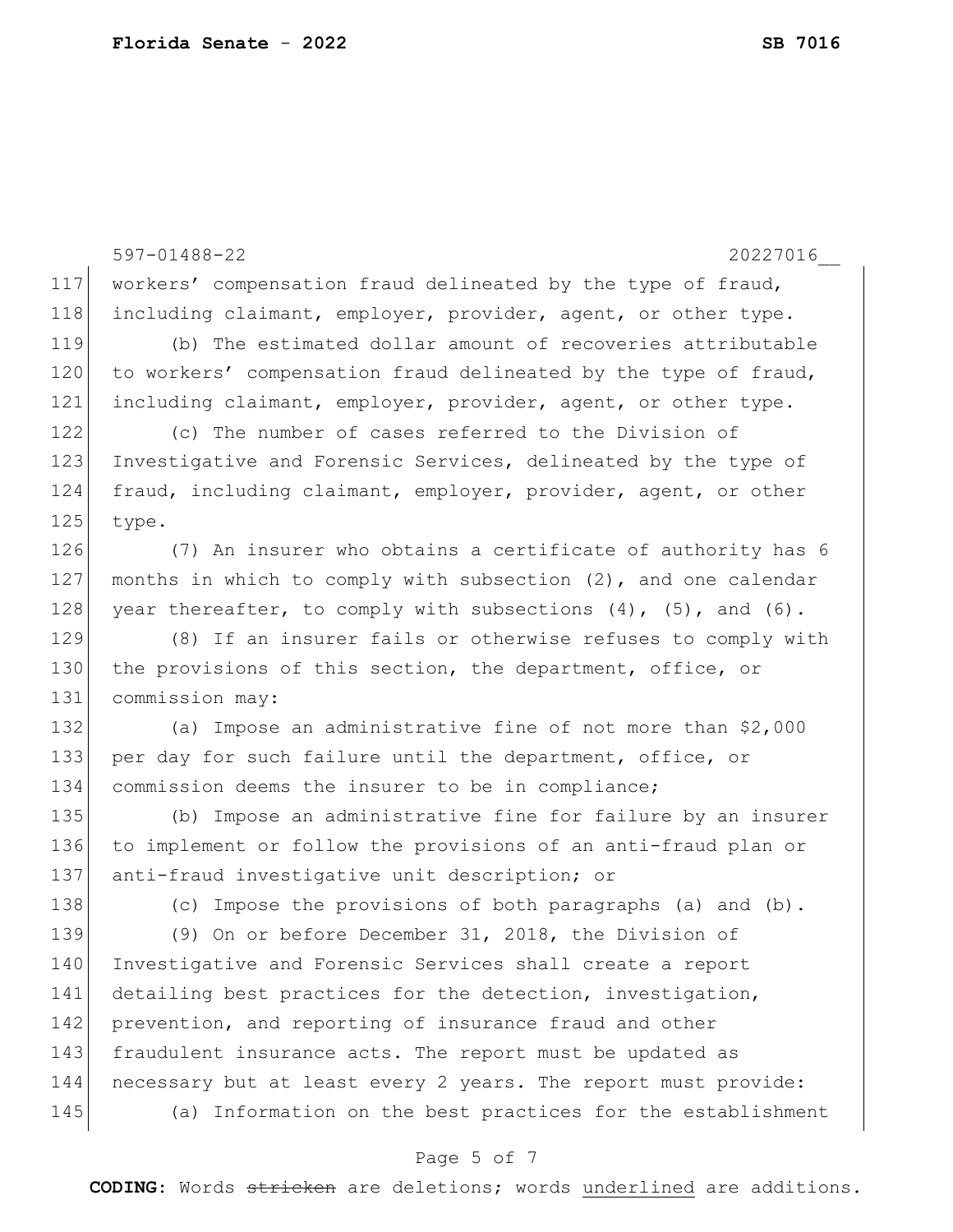|     | 20227016<br>$597 - 01488 - 22$                                        |  |  |  |
|-----|-----------------------------------------------------------------------|--|--|--|
| 146 | of anti-fraud investigative units within insurers;                    |  |  |  |
| 147 | (b) Information on the best practices and methods for                 |  |  |  |
| 148 | detecting and investigating insurance fraud and other fraudulent      |  |  |  |
| 149 | insurance acts;                                                       |  |  |  |
| 150 | (c) Information on appropriate anti-fraud education and               |  |  |  |
| 151 | training of insurer personnel;                                        |  |  |  |
| 152 | (d) Information on the best practices for reporting                   |  |  |  |
| 153 | insurance fraud and other fraudulent insurance acts to the            |  |  |  |
| 154 | Division of Investigative and Forensic Services and to other law      |  |  |  |
| 155 | enforcement agencies;                                                 |  |  |  |
| 156 | (e) Information regarding the appropriate level of staffing           |  |  |  |
| 157 | and resources for anti-fraud investigative units within               |  |  |  |
| 158 | insurers;                                                             |  |  |  |
| 159 | (f) Information detailing statistics and data relating to             |  |  |  |
| 160 | insurance fraud which insurers should maintain; and                   |  |  |  |
| 161 | (g) Other information as determined by the Division of                |  |  |  |
| 162 | Investigative and Forensic Services.                                  |  |  |  |
| 163 | (10) The department may adopt rules to administer this                |  |  |  |
| 164 | section, except that it shall adopt rules to administer               |  |  |  |
| 165 | subsection (5).                                                       |  |  |  |
| 166 | (11) (a) The information submitted to the department                  |  |  |  |
| 167 | pursuant to paragraphs $(3)$ $(d)$ , $(e)$ , and $(f)$ and paragraphs |  |  |  |
| 168 | $(5)$ (d), (e), (f), (g), and (k) is exempt from s. 119.07(1) and     |  |  |  |
| 169 | s. 24(a), Art. I of the State Constitution.                           |  |  |  |
| 170 | (b) This subsection is subject to the Open Government                 |  |  |  |
| 171 | Sunset Review Act in accordance with s. 119.15 and shall stand        |  |  |  |
| 172 | repealed on October 2, 2022, unless reviewed and saved from           |  |  |  |
| 173 | repeal through reenactment by the Legislature.                        |  |  |  |
| 174 | (e) This exemption applies to records held before, on, or             |  |  |  |
|     |                                                                       |  |  |  |

# Page 6 of 7